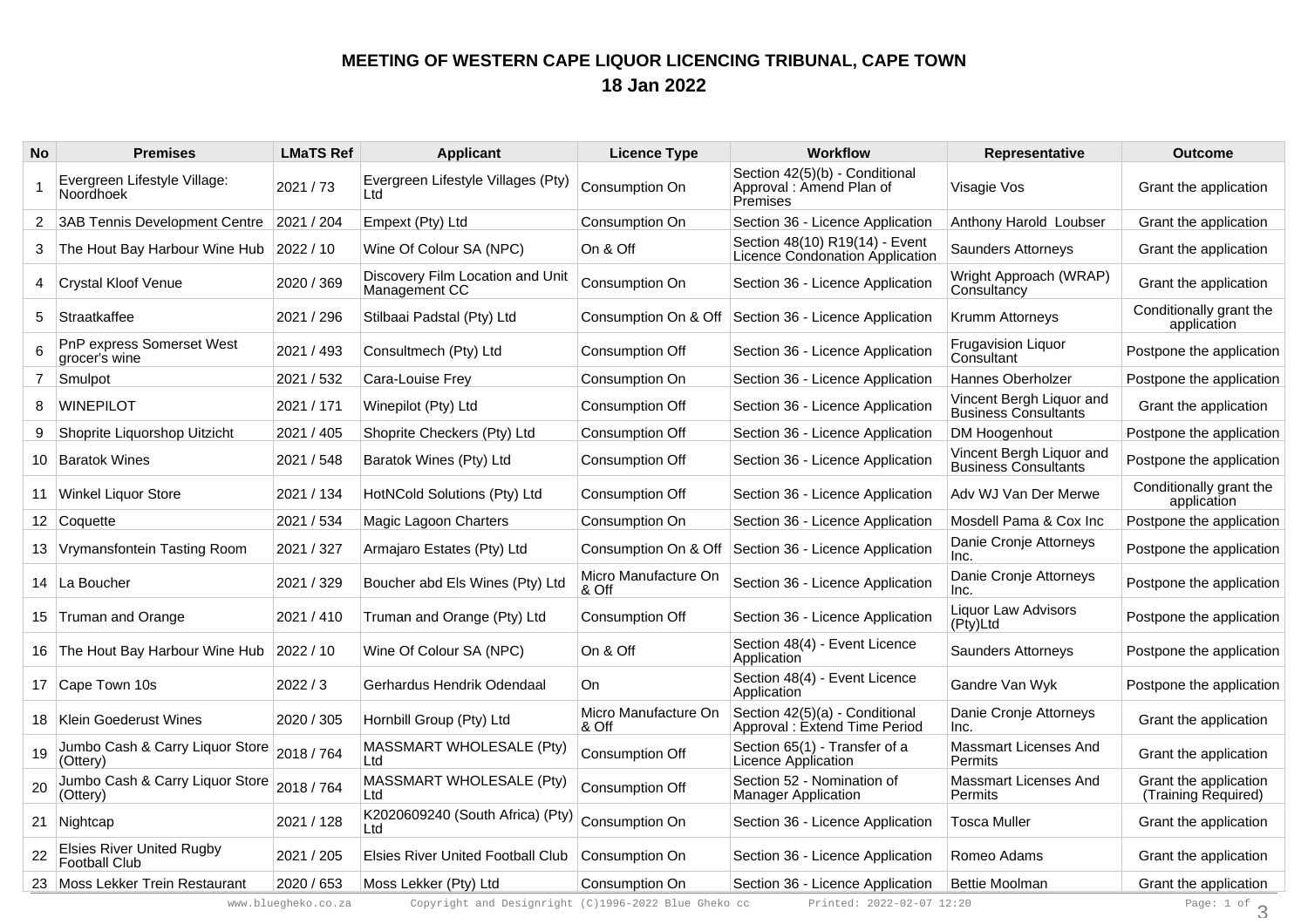|    | 24 Mamba Tavern                                     | 2005 / 259  | Tembekile James Kanana          | Consumption On        | Section 65(1) - Transfer of a<br>Licence Application                           | Elizabeth Kanana                        | Grant the application    |
|----|-----------------------------------------------------|-------------|---------------------------------|-----------------------|--------------------------------------------------------------------------------|-----------------------------------------|--------------------------|
| 25 | Jumbo Cash & Carry Liquor Store<br>(Ottery)         | 2018/764    | MASSMART WHOLESALE (Pty)<br>Ltd | Consumption Off       | Section 65(3) - Consent to<br>Conduct Business pending<br>Transfer Application | Massmart Licenses And<br><b>Permits</b> | Refuse the application   |
| 26 | Laborie Landgoed                                    | 2012 / 538  | KWV International (Pty) Ltd     | Micro Manufacture Off | Section 65(1) R32(35) -<br>Conditional Approval: Extend<br><b>Time Period</b>  | DM Hoogenhout                           | Grant the application    |
| 27 | Hebron Highway Hospitality                          | 2018 / 837  | Hebron Highway HospitalityCC    | Consumption On & Off  | Section 51(7) R21(2) - Allow<br>another Person to Carry on<br>Business         | Stephen Oldroyd                         | Postpone the application |
|    | 28 ZA Fanzone                                       | 2022 / 8    | Theodore Marlon Koopman         | On                    | Section 48(4) - Event Licence<br>Application                                   | n/a                                     | Postpone the application |
|    | 29 Craft & Graft                                    | 2017 / 1792 | lan Benton Thomson              | Consumption On        | Section 36 - Licence Application                                               | K J Bredenkamp Attorneys                | Grant the application    |
|    | Cape Town International<br><b>Convention Centre</b> | 2021 / 841  | Madelaine Andersen              | On & Off              | Section 48(4) - Event Licence<br>Application                                   | ∣n/a                                    | Postpone the application |
| 31 | Oom Se Winkel                                       | 2021 / 820  | Johan Ellis                     | On                    | Section 48(4) - Event Licence<br>Application                                   | n/a                                     | Postpone the application |
| 32 | Sara & Kersley's Wedding                            | 2022/2      | Nomad Event Solutions (Pty) Ltd | ∣On.                  | Section 48(4) - Event Licence<br>Application                                   | Gandre Van Wyk                          | Postpone the application |